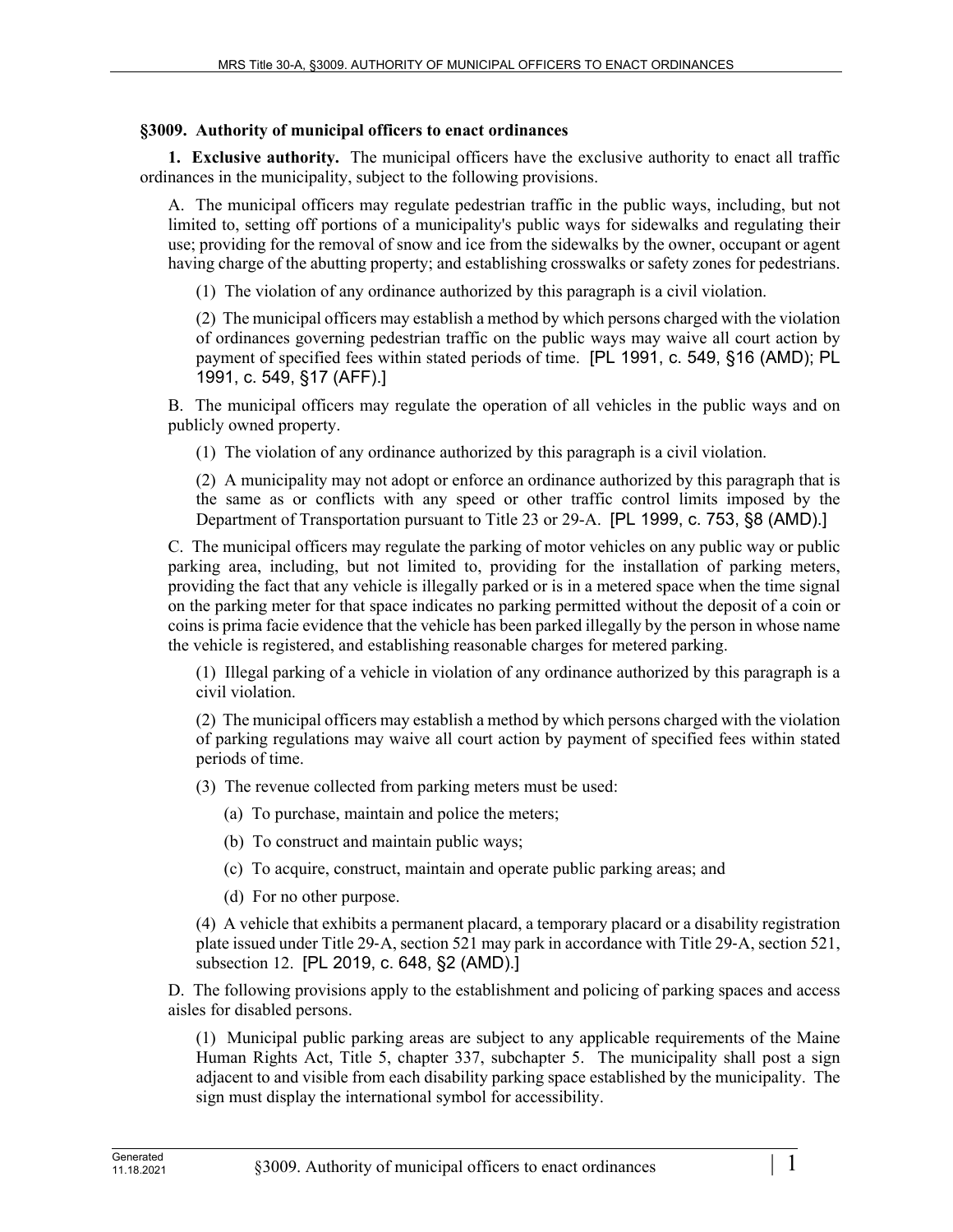(2-A) Enforcement of disability parking restrictions must be in accordance with Title 29‑A, section 521, subsection 9-A.

(3) Any vehicle or motorcycle parked in a parking space clearly marked as a disability parking space and that does not bear a special registration plate or placard issued under Title 29-A, section 521 or 523, or a similar plate issued by another state, must be cited for a fine of not less than \$200 and not more than \$500. "Clearly marked" includes painted signs on pavement and vertical standing signs that are visible in existing weather conditions.

(4) The municipal officers may establish and enforce the time limit for use of a parking space reserved as a disability parking space on a public way or public parking area. [PL 2005, c. 528, §3 (AMD).]

E. The municipal officers may provide for the regulation of motor vehicles as defined in Title 29‑A, section 101, subsection 42 on icebound inland lakes during the hours from sunset to sunrise of the following day. The Maine Land Use Planning Commission shall regulate motor vehicles on icebound inland lakes that are completely encompassed by unorganized territories. Motor vehicles on icebound inland lakes that are abutted by an unorganized territory and either one or more municipalities, village corporations or plantations, in any combination, are regulated by those municipalities, village corporations or plantations, as provided in subparagraphs (1) and (2).

No ordinance authorized by this paragraph is valid unless:

(1) Each municipality abutting a lake has enacted an identical local ordinance, in which case the ordinance of any municipality is in effect on the entire lake and any law enforcement officer from any of those municipalities may enforce the ordinance on any portion of the lake; or

(2) In cases where a lake is divided by an easily identifiable boundary into 2 or more nearly separate bodies, each municipality abutting one of the distinguishable portions of the lake has enacted an identical local ordinance. The ordinance of any municipality is in effect only on that distinguishable portion of the lake and any law enforcement officer from any of those municipalities may enforce the ordinance anywhere on that portion of the lake. [PL 1995, c. 65, Pt. A, §129 (AMD); PL 1995, c. 65, Pt. A, §153 (AFF); PL 1995, c. 65, Pt. C, §15 (AFF); PL 2011, c. 682, §38 (REV).]

F. The municipal officers may regulate or establish a licensing authority which may regulate rates of fare, routes and standing places of vehicles for hire, except where jurisdiction rests with the Public Utilities Commission and may require an owner or operator of a vehicle for hire to carry a liability insurance policy in amount and form satisfactory to the licensing authority as a condition precedent to the granting of a license to operate. [PL 1987, c. 737, Pt. A, §2 (NEW); PL 1987, c. 737, Pt. C, §106 (NEW); PL 1989, c. 6 (AMD); PL 1989, c. 9, §2 (AMD); PL 1989, c. 104, Pt. C, §§8, 10 (AMD).]

[PL 2019, c. 648, §2 (AMD).]

**1-A. Transfer of mobile home or modular construction home.** To ensure the fair and efficient administration of property taxation, municipal officers may enact an ordinance requiring the owner of a mobile home or modular construction home to notify the municipal assessor, according to such reasonable terms as the ordinance may establish, upon the transfer of a mobile home or modular construction home when that mobile home or modular construction home is situated on land that is not owned by the mobile home or modular home owner.

[PL 1999, c. 427, §1 (NEW).]

**2. Powers of village corporation.** The officers of a village corporation have the same powers and duties as municipal officers under this section.

[PL 1987, c. 737, Pt. A, §2 (NEW); PL 1987, c. 737, Pt. C, §106 (NEW); PL 1989, c. 6 (AMD); PL 1989, c. 9, §2 (AMD); PL 1989, c. 104, Pt. C, §§8, 10 (AMD).]